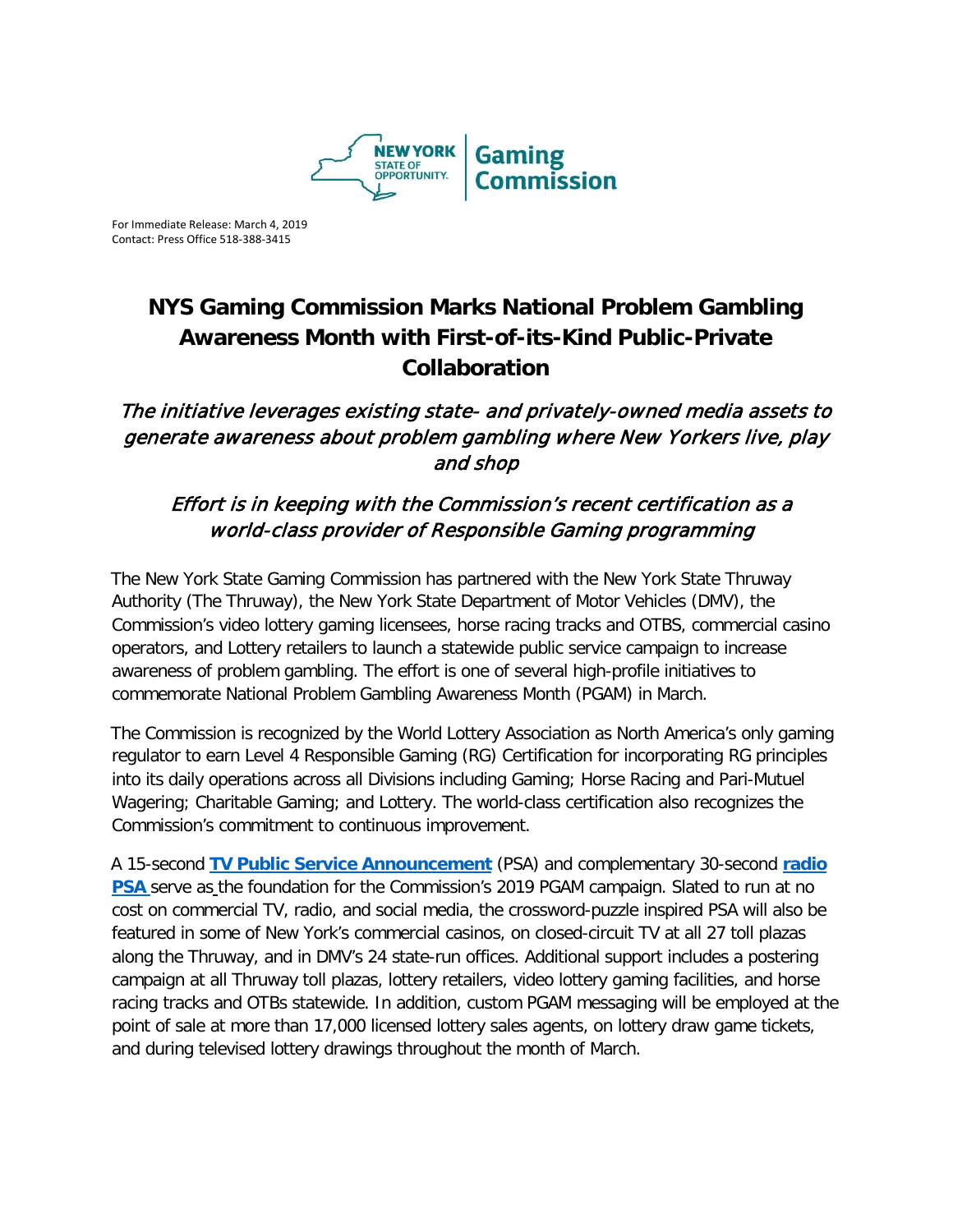"The Commission is pleased to collaborate with our sister agencies, professional partners, and licensees in this unique effort to educate New Yorkers where they live, work and shop with a message about problem gambling and the State's steadfast commitment to manage its gaming operations responsibly," said Acting Executive Director Robert Williams.

Thruway Authority Executive Director Matthew J. Driscoll said of the Thruway's involvement in the month-long initiative, "The New York State Thruway's 570-mile system and its 27 service areas statewide offer a unique opportunity to reach millions of visitors from New York and beyond in a convenient and timely manner. We are pleased to be able to amplify the Commission's important Responsible Gaming message during National Problem Gambling Awareness Month."

"As National Problem Gambling Awareness Month starts, the DMV is proud to be working with the New York State Gaming Commission," said Acting DMV Commissioner and GTSC Chair, Mark J.F. Schroeder. "Sharing this new PSA will not only raise awareness of problem gambling but lead those needing help to crucial state resources."

New York State Office of Alcoholism and Substance Abuse Services (OASAS) Commissioner Arlene González-Sánchez said "Problem gambling can result in issues that affect individuals, families, and communities. In New York State, we have greatly expanded the resources that are available to help people who are suffering from adverse effects related to problem gambling, and this campaign will make more people aware of these services and where they can find the help that they need."

The PSAs lead viewers to the new **[NY.Gov/NYResponsibleGaming](https://www.ny.gov/programs/responsible-gaming)** program page filled with information to help infrequent players make educated decisions about their gambling options prior to play and offers frequent players access to industry-certified self-assessment tools like the Brief Biosocial Gambling Screen (BBGS) Questionnaire as endorsed by the Cambridge Health Alliance Division on Addiction. The BBGS may be used to self-identify potential problem gambling behaviors. The Commission's Responsible Gaming page also features a link to New York's **[Statewide Voluntary Self-Exclusion Agreement](https://www.gaming.ny.gov/pdf/UpdatedSEForm-031418%20(002).pdf)** (VSE) which players may use to voluntarily ban themselves from all New York gambling venues regulated by the Commission. To date, more than 1,700 individuals from New York and elsewhere have been registered in the VSE database for exclusion periods ranging from 1 year to a lifetime.

New York's 1-877-8HOPE-NY addictions support and referral service and its text equivalent, HOPENY (467369), also feature prominently in the PSA. The HOPEline is administered by the New York State Office of Alcoholism and Substance Abuse Services (OASAS).

In addition to these public-facing efforts, the Commission is once again requiring internal staff and management to complete a Problem Gambling and Responsible Gaming Training module produced in cooperation with the Governor's Office of Employee Relations. The on-line session is mandatory for all new employees and serves as an annual refresher course for all others.